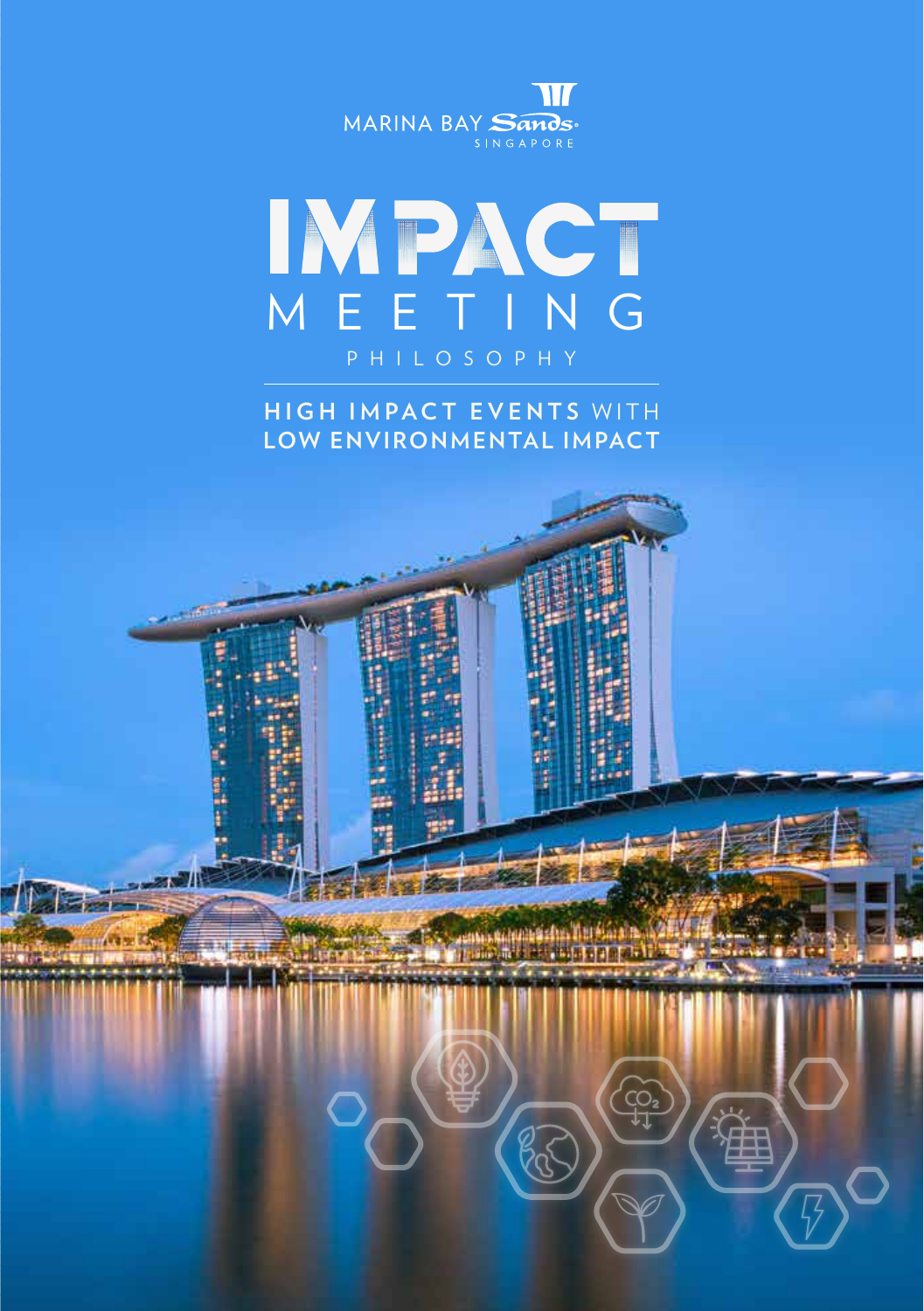



# INNOVATE

*State-of-the-art smart, sustainable building*

As one of the most sustainable event venues in Asia, Sands Expo® and Convention Centre is equipped with a leading-edge intelligent Building Management System with over 120,000 control points that allow automated control over utilities.

With our state-of-the-art smart building and a deeply ingrained sustainability ethos in our operations, every meeting or event held here is sustainable from the get-go.

Singapore's first carbon neutral business event venue

Reduced carbon footprint by over 30% since 2012

Investment in Renewable Energy Certificates, corresponding to electricity generated by solar arrays installed across a multitude of building rooftops in Singapore



# INSPIRE

*Aligning with best-in-class sustainability standards* 

Marina Bay Sands® is proud to be the first MICE facility in Asia Pacific to achieve the prestigious LEED Platinum green building certification, in addition to being an ISO20121 Event Sustainability Management System certified venue.

Our commitment to rigorous standards of sustainability means that we are more than well-equipped to support you in meeting your sustainability goals.

#### **AWARDS & ACCOLADES**



**Pacific** to be awarded LEED® (Leadership in Energy and Environmental Design) Platinum Green Building Certification – Building Operations & Maintenance



**First MICE facility in Southeast Asia** to attain ISO20121 Event Sustainability Management System Certification





Council Sustainable Event Standards

Building and Construction Authority (BCA) **Green Mark Platinum**



Sustainability **Certification** 

**SG CLEAN SG Clean certified**

and Bureau Veritas SafeGuard™ Hygiene Excellence and Safety Label accredited Venue

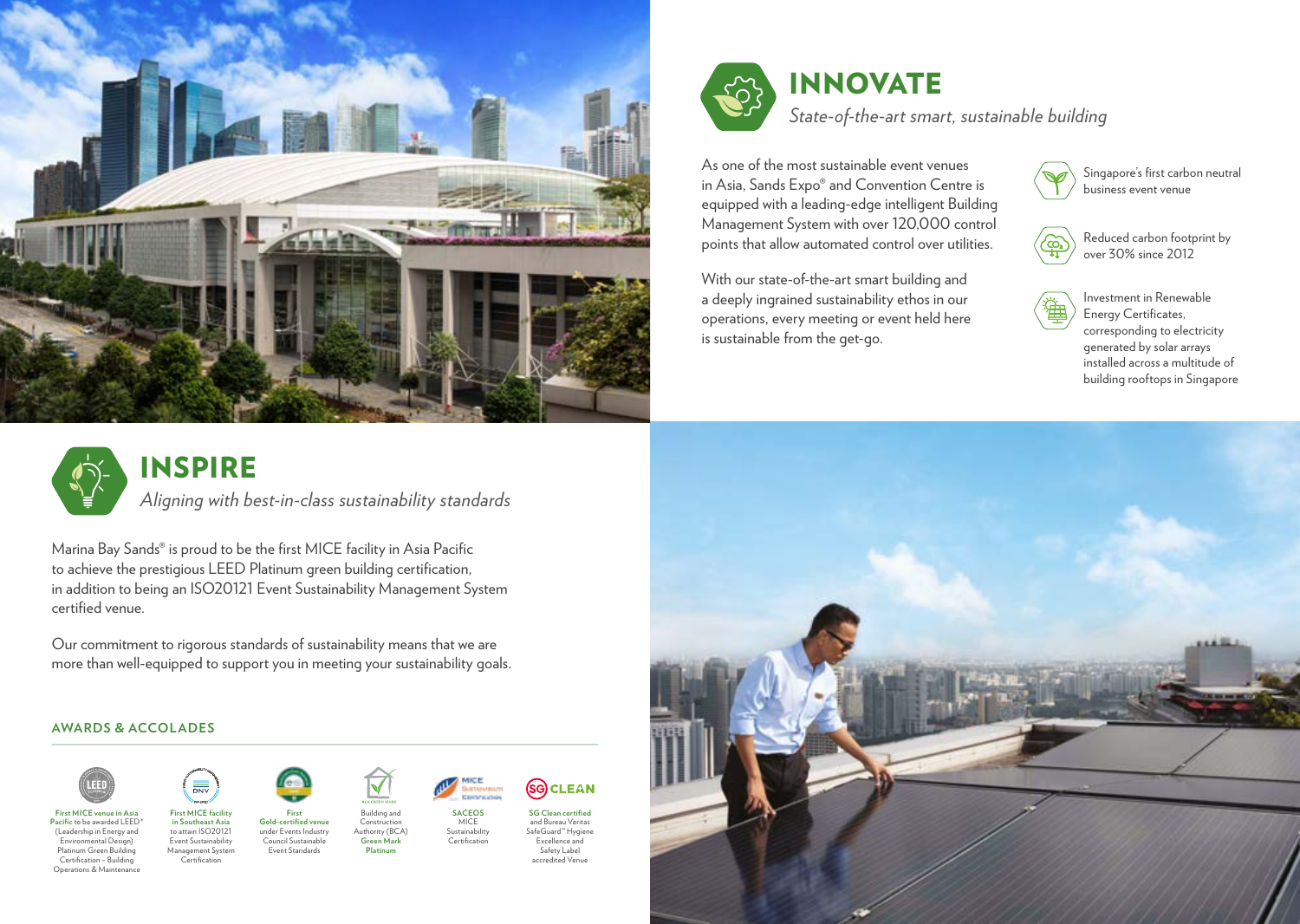

With a range of comprehensive offerings under our Impact Meeting packages, sustainable events can be held with ease at Marina Bay Sands.

Enjoy exclusive rates with our customisable Impact Meeting packages and benefit from our dedicated team overseeing your event's sustainability measures, achieving high event impact while minimising your environmental footprint. Through our industry-leading Event Impact Statement, we can also help you better understand your event's environmental footprint.

From sustainable meeting room settings, working lunches and hotel rooms to leisure options, everything you need for an impactful meeting is available here at Marina Bay Sands.





Treat your guests to an exciting and delectable culinary experience with sustainable, healthy choices.

#### **Plant-based Meat Alternatives**

We offer a selection of beef, chicken and pork alternatives, which produce up to 89% less greenhouse gases and use up to 87% less water than beef.

#### **Regionally Sourced Produce**

A majority of our vegetables such as asparagus, potatoes and onions are regionally sourced, reducing travel carbon emissions.

## **Donation of Excess Food**

Unserved, safe food is frozen in industrial blast chillers and donated to over 360 member beneficiaries of The Food Bank Singapore.

### **Food Waste Treatment**

Five onsite food digesters process food trimmings and plate waste into grey water.

**Circularity Lectern [VIEW OUR IMPACT MEETING PACKAGES HERE](https://www.marinabaysands.com/expo-events-and-convention-centre/packages/easy-meeting-green-package.html)**